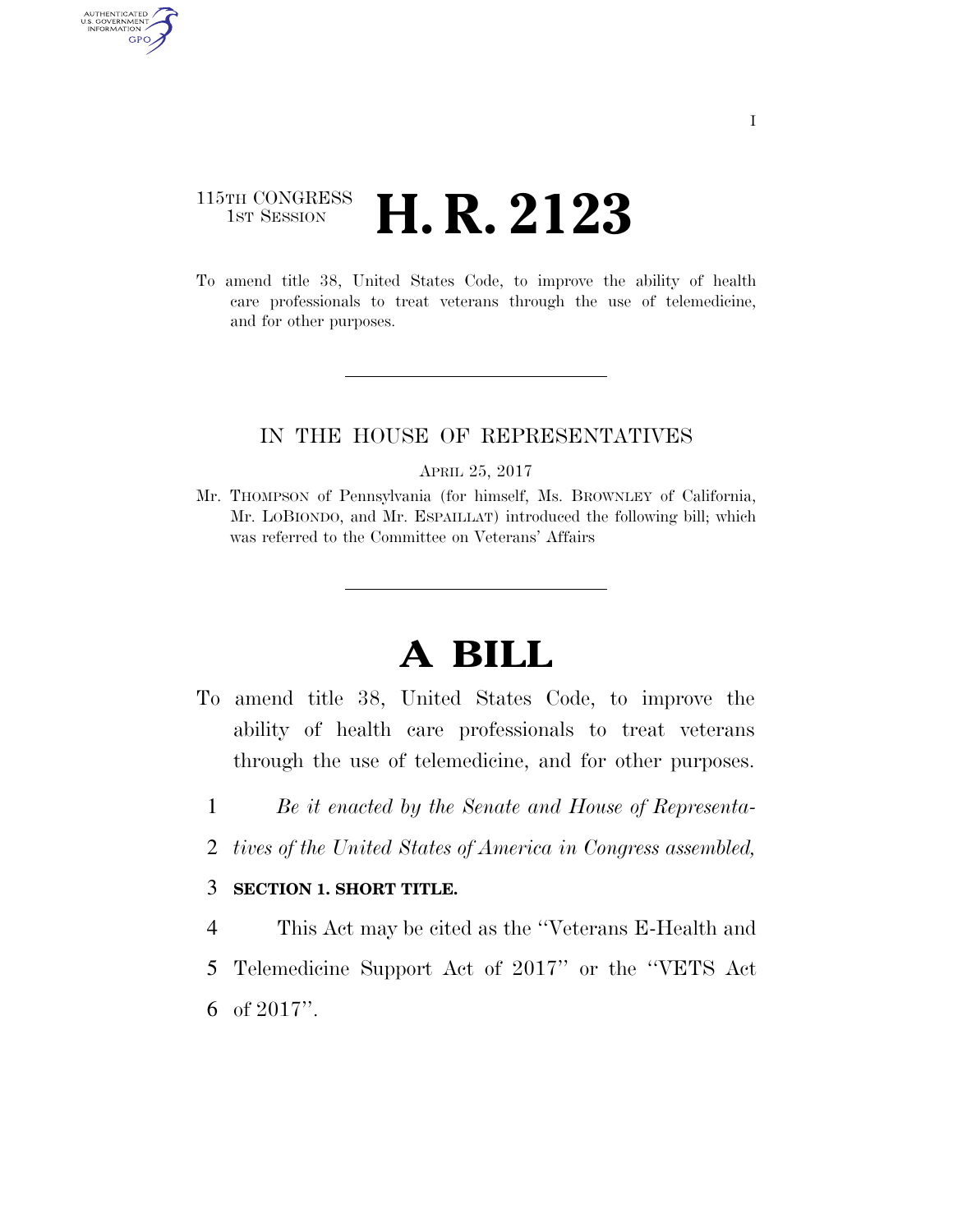# **SEC. 2. LICENSURE OF HEALTH CARE PROFESSIONALS OF THE DEPARTMENT OF VETERANS AFFAIRS PROVIDING TREATMENT VIA TELEMEDICINE.**  (a) IN GENERAL.—Chapter 17 of title 38, United States Code, is amended by inserting after section 1730A the following new section:

### **''§ 1730B. Licensure of health care professionals pro-viding treatment via telemedicine**

 ''(a) IN GENERAL.—Notwithstanding any provision of law regarding the licensure of health care professionals, a covered health care professional may practice the health care profession of the health care professional at any loca- tion in any State, regardless of where the covered health care professional or the patient is located, if the covered health care professional is using telemedicine to provide treatment to an individual under this chapter.

 ''(b) PROPERTY OF FEDERAL GOVERNMENT.—Sub- section (a) shall apply to a covered health care professional providing treatment to a patient regardless of whether the covered health care professional or patient is located in a facility owned by the Federal Government during such treatment.

23 "(c) CONSTRUCTION.—Nothing in this section may be construed to remove, limit, or otherwise affect any obli- gation of a covered health care professional under the Con-trolled Substances Act (21 U.S.C. 801 et seq.).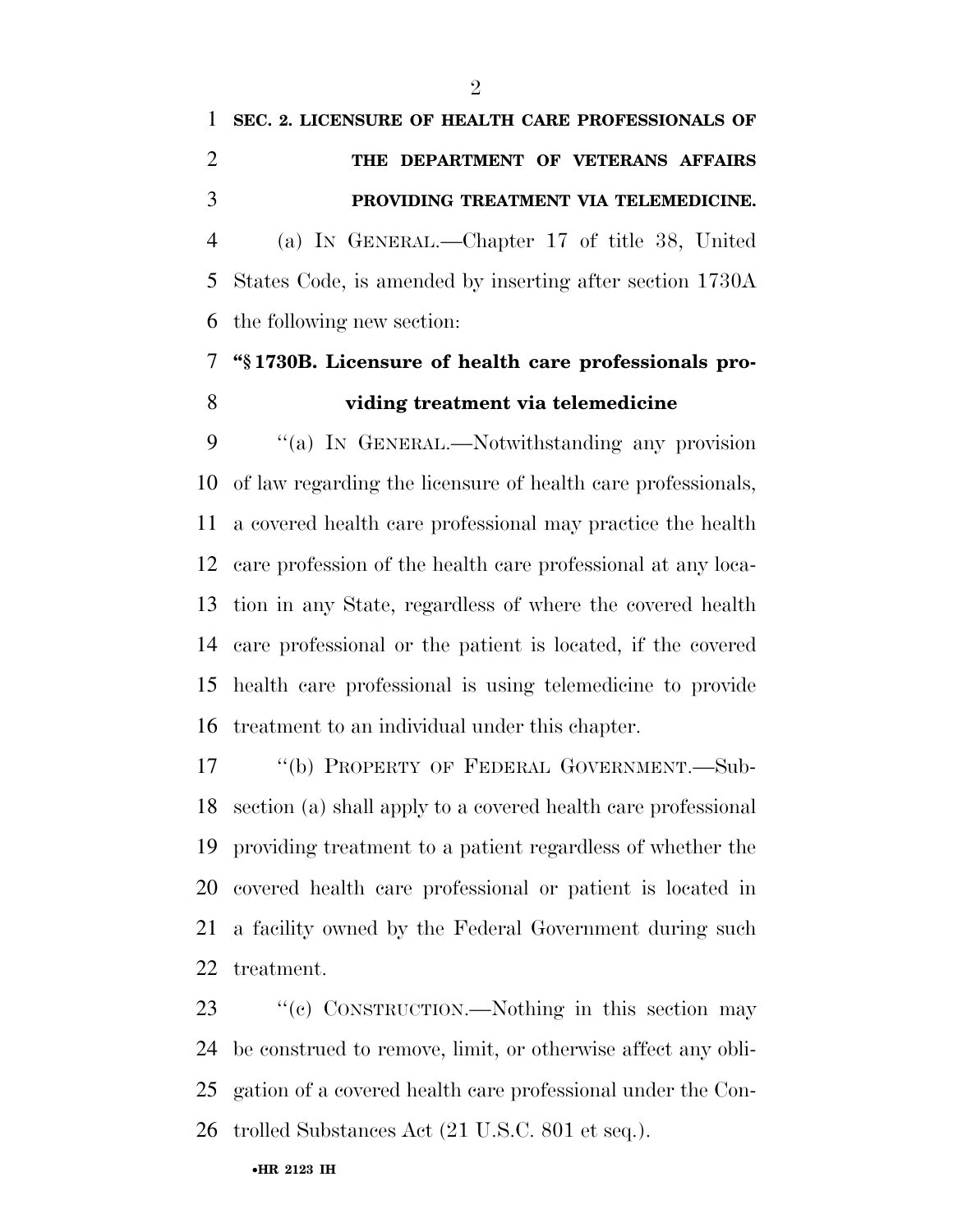''(d) COVERED HEALTH CARE PROFESSIONAL DE- FINED.—In this section, the term 'covered health care pro- fessional' means a health care professional who— 4 "(1) is an employee of the Department ap- pointed under the authority under sections 7306, 7401, 7405, 7406, or 7408 of this title, or title 5; ''(2) is authorized by the Secretary to provide health care under this chapter; 9 "(3) is required to adhere to all quality stand- ards relating to the provision of telemedicine in ac- cordance with applicable policies of the Department; and 13 ''(4) has an active, current, full, and unre- stricted license, registration, or certification in a State to practice the health care profession of the health care professional.''. (b) CLERICAL AMENDMENT.—The table of sections at the beginning of chapter 17 of such title is amended by inserting after the item relating to section 1730A the following new item: "1730B. Licensure of health care professionals providing treatment via telemedicine.''. 21 (c) REPORT ON TELEMEDICINE. 22 (1) In GENERAL.—Not later than one year after the date of the enactment of this Act, the Sec-

retary of Veterans Affairs shall submit to the Com-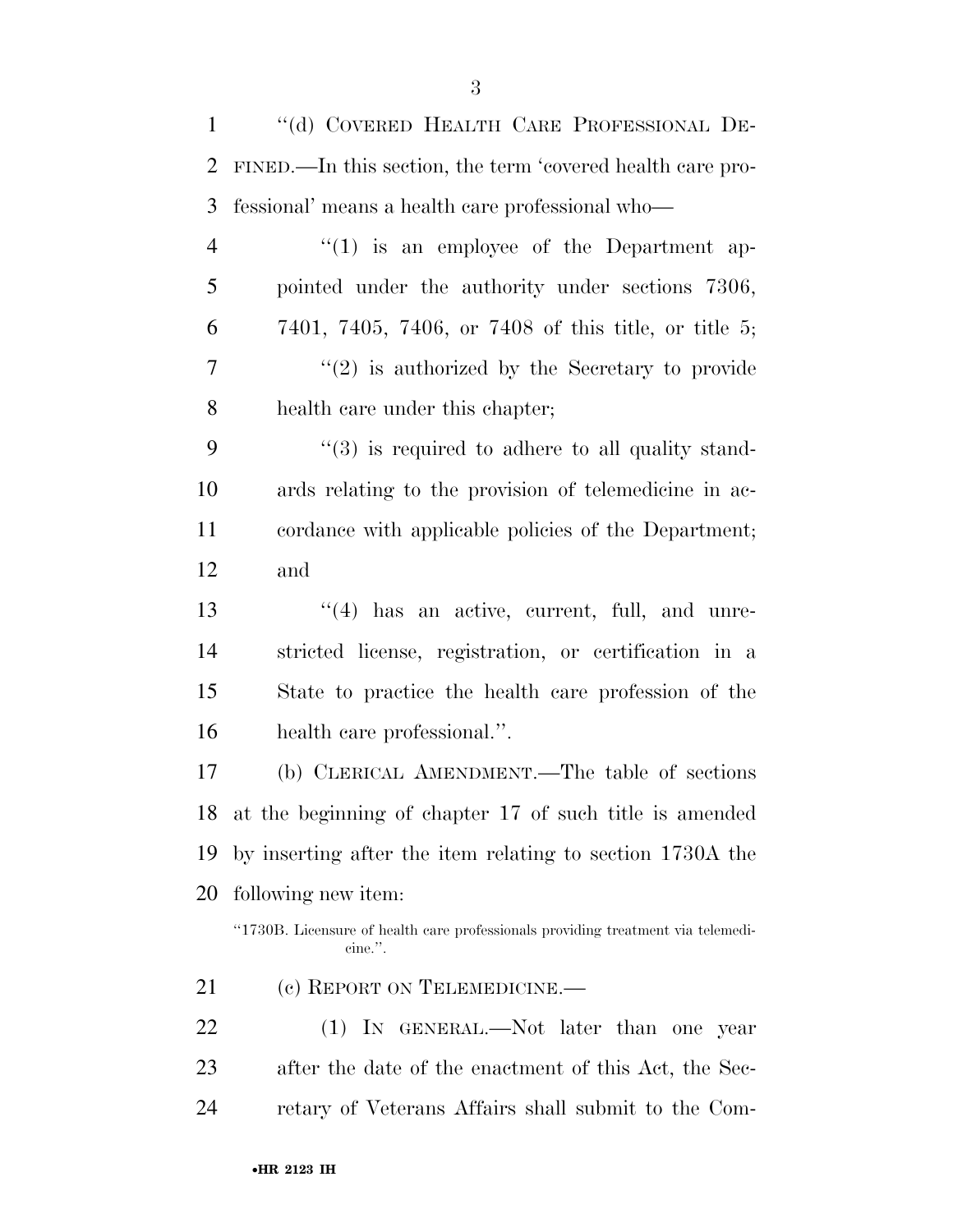| $\mathbf{1}$   | mittee on Veterans' Affairs of the Senate and the    |
|----------------|------------------------------------------------------|
| $\overline{2}$ | Committee on Veterans' Affairs of the House of       |
| 3              | Representatives a report on the effectiveness of the |
| $\overline{4}$ | use of telemedicine by the Department of Veterans    |
| 5              | Affairs.                                             |
| 6              | (2) ELEMENTS.—The report required by para-           |
| $\tau$         | graph (1) shall include an assessment of the fol-    |
| 8              | lowing:                                              |
| 9              | (A) The satisfaction of veterans with tele-          |
| 10             | medicine furnished by the Department.                |
| 11             | (B) The satisfaction of health care pro-             |
| 12             | viders in providing telemedicine furnished by        |
| 13             | the Department.                                      |
| 14             | (C) The effect of telemedicine furnished by          |
| 15             | the Department on the following:                     |
| 16             | (i) The ability of veterans to access                |
| 17             | health care, whether from the Department             |
| 18             | or from non-Department health care pro-              |
| 19             | viders.                                              |
| 20             | (ii) The frequency of use by veterans                |
| 21             | of telemedicine.                                     |
| 22             | (iii) The productivity of health care                |
| 23             | providers.                                           |